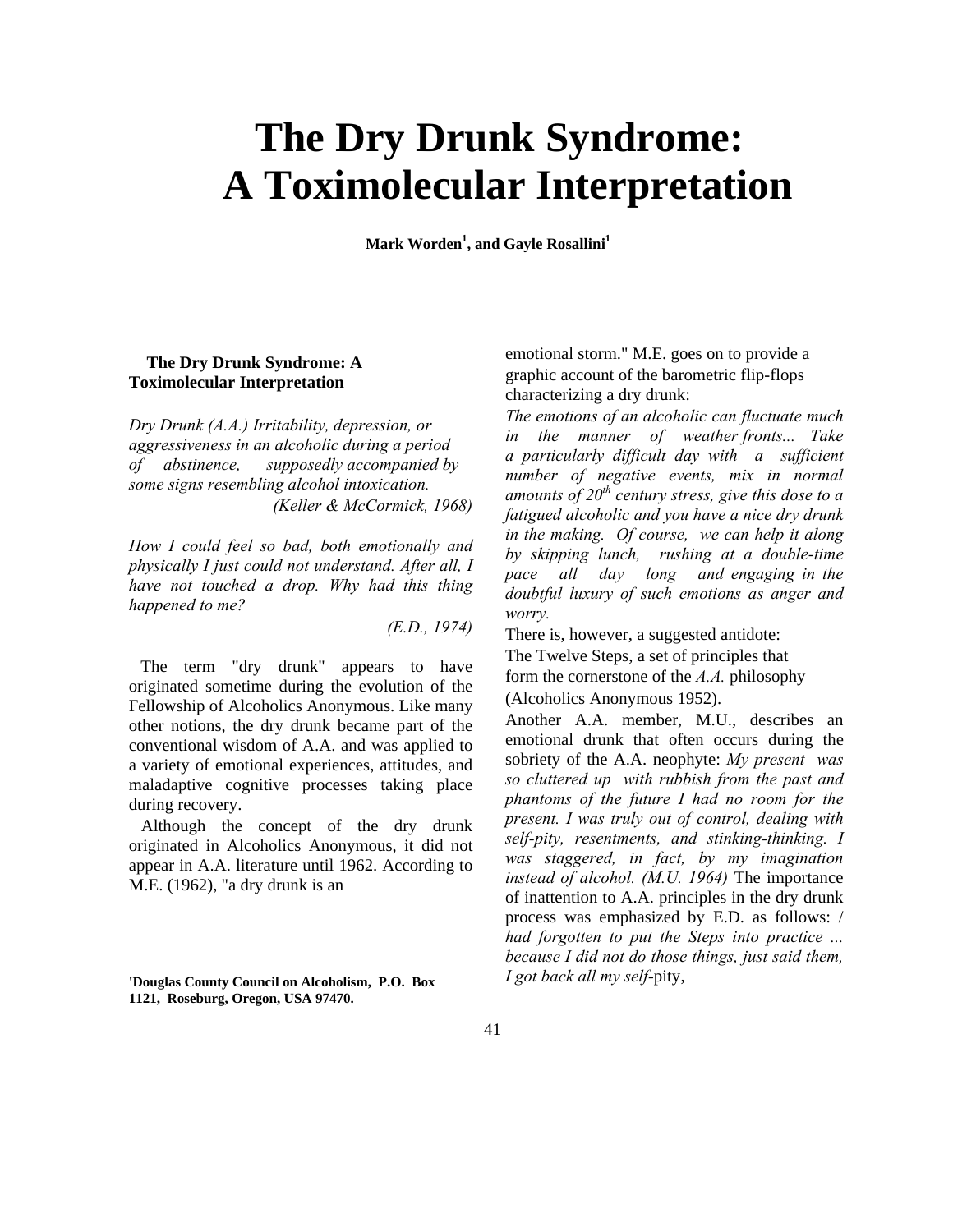*resentments, and doubts. (E.D. 1974)* Borrowing

from a popular antacid television commercial, S.K. comments: *A dry drunk is the alcoholic blahs ... Intense preoccupation with self and lack of concern with others seems to be the outstanding characteristic of a dry drunk. (S.K. 1975) for* remedial action, S.K. suggests that the proper way to sober up from a dry drunk is for the alcoholic to engage in selfinventories, talking it out, prayer, and working with newer A.A. members.

During the 1950's, professionals became interested in the concept and incorporated it into then-current accounts of the alcoholism recovery process. For example, Wellman (1954a), identified the dry drunk as a composite of "late withdrawal symptoms that includes irritability, depression, insomnia, fatigue, restlessness, a sense of aloneness and distractibility." He also observed that when the dry drunk syndrome is severe it may mimic the physical signs of drunkenness.

Wellman gave due credit to alcoholics for developing a picturesque and descriptive depiction of the effects of late withdrawal. He proposed a gradient of intensity, with the milder form corresponding to "stinking-thinking" at one extreme and the more intense experience of the dry drunk at the other end of the continuum (Wellman 1954a).

In a subsequent paper, Wellman (1954b) made several recommendations for the management of the late withdrawal symptoms of alcohol addiction. He suggested the use of benzedrine sulphate, sodium bromide, and mephenesin to relieve symptoms of depression, confusion, jumpiness, irritability and restlessness. He recommended additional drug management in the form of ten to thirty units *of* insulin to give relief from the thirst for alcohol. And, finally, he advocated prescribing sodium phenobarbital for insomnia and an antacid for symptoms of gastritis. Wellman's drug-oriented management of the late withdrawal syndrome appears to be founded in large part on the assumption that the fatigue experienced during the second six months of abstinence was more likely organic fatigue rather than functional in origin, and he also claims that late withdrawal symptoms were reduced in severity when the patient spent ten hours in bed each night for two weeks (Wellman 1955).

In the same report, Wellman pointed out that many of the problems arising during the period of time that the recovering alcoholic seems most susceptible to onslaughts of a dry drunk stem from marital conflicts and working out new relationships, problems of dominance and authority in the unstable ecology of shifting roles, expectations, and responsibilities.

Concurrently with Wellman's papers, Flaherty, McCuire and Gatski (1955) grew curious about the experiences reported by patients and *A.A.*  members as the dry drunk. They constructed a 41-item questionnaire devised to explore the personal perceptions of the dry drunk as it occurs in recovering alcoholics. In effect, the investigators were attempting to define the connotations of the term "dry drunk" as it is used in ordinary language, and as it is perceived by recovering alcoholics presumed to have some familiarity with the concept. Flaherty and his colleagues distributed the questionnaire to 111 members of an A.A. group. There was a great deal of variability in the responses to the questionnaire. Where Wellman found the dry drunk most likely to occur in the second six months of sobriety, Flaherty and his colleagues found, "in nine of our participants, the onset of the dry drunk occurred from 12 to 72 months after cessation of drinking". Thirty-seven of the 52 total respondants had experienced mental and emotional changes recognized as being indicative of a dry drunk.

Alcoholics answering the questionnaire tended to apply a wide variety of meanings to the dry drunk concept: indecision regarding taking a drink or the obsessive desire to drink; depression; malaise similar to hangovers after excessive drinking; mental/emotional confusion; negative thinking; self-pity; craving for an emotional lift. "Nervousness was the most frequently expressed feeling used to sum up the dry drunk experience." Interestingly, three of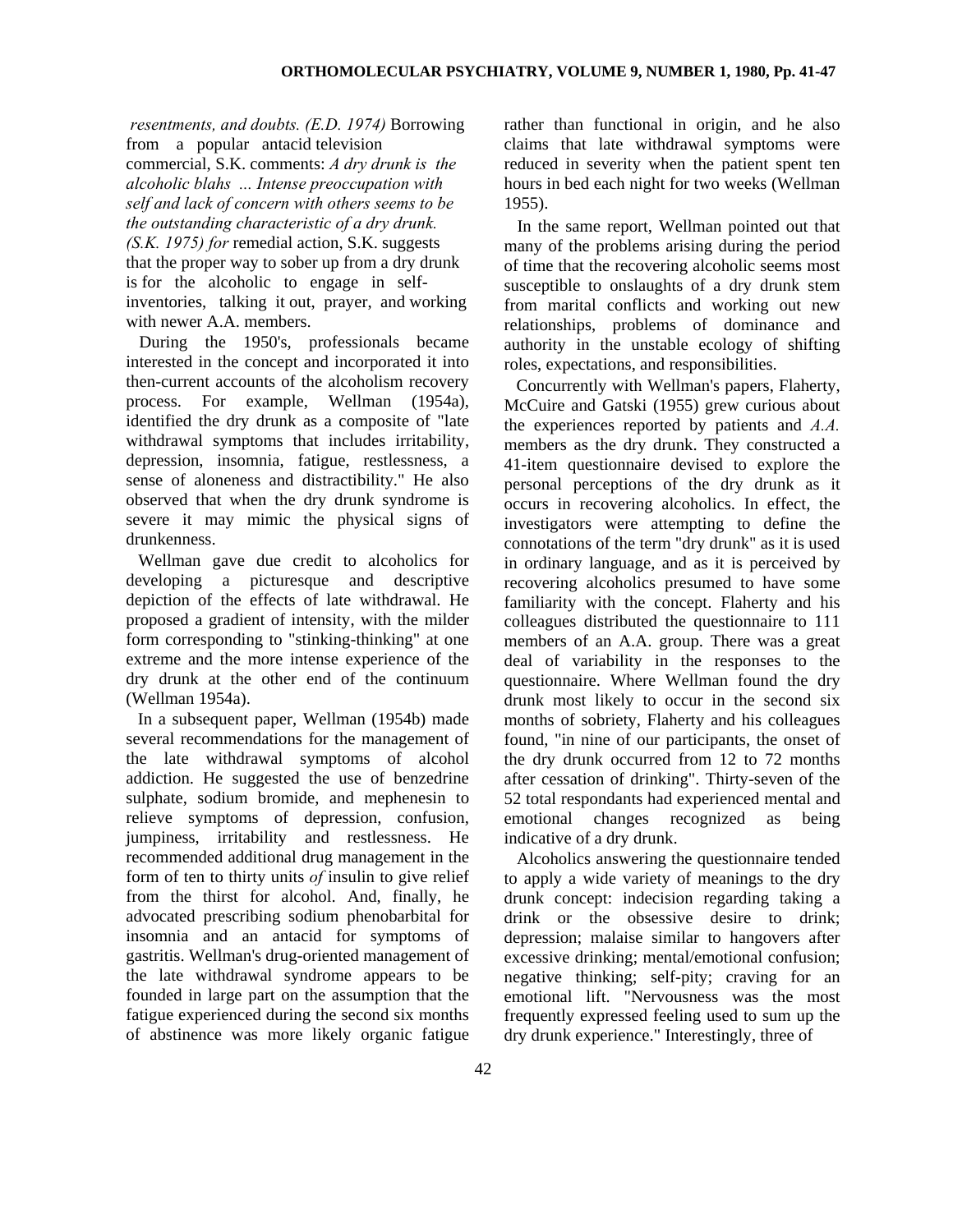the respondants felt that what happens to an alcoholic during a dry drunk is "no different from negative mood swings that are experienced by nonalcoholics" (Flaherty, McGuire&Gatski, 1955).

While 31 of the 52 respondants felt that the dry drunk syndrome could be helped prior to or during the experience, their suggestions for coping with the dry drunk experience were primarily psychological and spiritual, in marked contrast to Wellman's drug oriented therapy: *The means suggested to combat the dry drunk included attendance at A.A. meetings, contacting A.A. members, activity to change one's thoughts, praying, seeking help from a physician or a psychiatrist, resigning oneself to his inability to drink (Flaherty etal,1 955).* there was no suggestion that symptoms should be treated with drugs, nothing to indicate that dramatic changes in thought and mood might be due to metabolic or organic causes.

In summary, these authors concluded that the majority of alcoholics who maintain sobriety over an extended period of time will experience a dry drunk. Another major conclusion was that " 'inner life' is largely responsible for precipitating a dry drunk," an articulation of what has become an exclusively psychodynamic interpretation of the dry drunk syndrome.

Another example of persistent efforts to formally characterize the dry drunk syndrome as a manifestation of deviant psychological processes, rambunctious cognitions, symbolic maladaptations, and so on, may be seen in Jellinek's (1959) brief interpretation of the late withdrawal symptoms as "indications of insufficient adaptation on the symbolic level to an alcohol-free life."

More recently, Solberg writes that the person on a dry drunk is grandiose, judgmental, impulsive, childish, easily bored, distracted and disorganized, and "seems to be constantly dissatisfied with his life."

Solberg's analysis of dry drunk behavior consists of a set of inferences about the underlying psychological causes: lack of personal insight; poor impulse control; self-

deception, rationalization and other indicators of psychological interpretations predominate. Tiebout (1962) represents a paradigm example of this type of thinking: *The possibility of a return of his infantile ego must be faced by every alcoholic. If it does return, he may refrain from drinking but he will surely go on a "dry drunk" with all the old feelings and attitudes once more asserting themselves and making sobriety a shambles of discontent and restlessness.* Thus, the dry drunk experience is attributed to psychic misbehavior; the acting out of a severely spoiled, preadolescent ego.

Attribution is an attempt to provide satisfying or acceptable explanations for behavior (Jones, Kanouse, Kelley, Nisbett, Valins, Weiner 1971). Mahoney, a self-styled "thinking behaviorist" who has the temerity to examine "biological relevancies" noted the implications of the attribution process: *The fact that we assign causes to our actions is perhaps less than earthshaking; its clinical relevance lies in the nature of those causal attributions. For example, if we infer that our migraine headache and dizziness are due to an imminent psychotic break rather than the accidental inhalation of insecticides on the way home from work, our subsequent behavior may vary dramatically... If our obesity, smoking or depression are seen as caused by heredity, addiction, or disease, we may be much less likely to instigate an active self-improvement enterprise (Mahoney, 1979).*  Mahoney's observations have a good deal of experimental support, particularly from the studies of Schacter and Singer, who summarized their findings in a review of cognitive, social and physiological determinants of emotional states: *Given a state of physiological arousal for which an individual has no immediate explanation, he will "label" this state and describe his feelings in terms of the cognitions available to him. (Schacter and Singer, 1962).*

With the term "dry drunk" and **its** presumed psychodynamic accoutrements, the sober alcoholic who is suffering emotional and physical discomfort has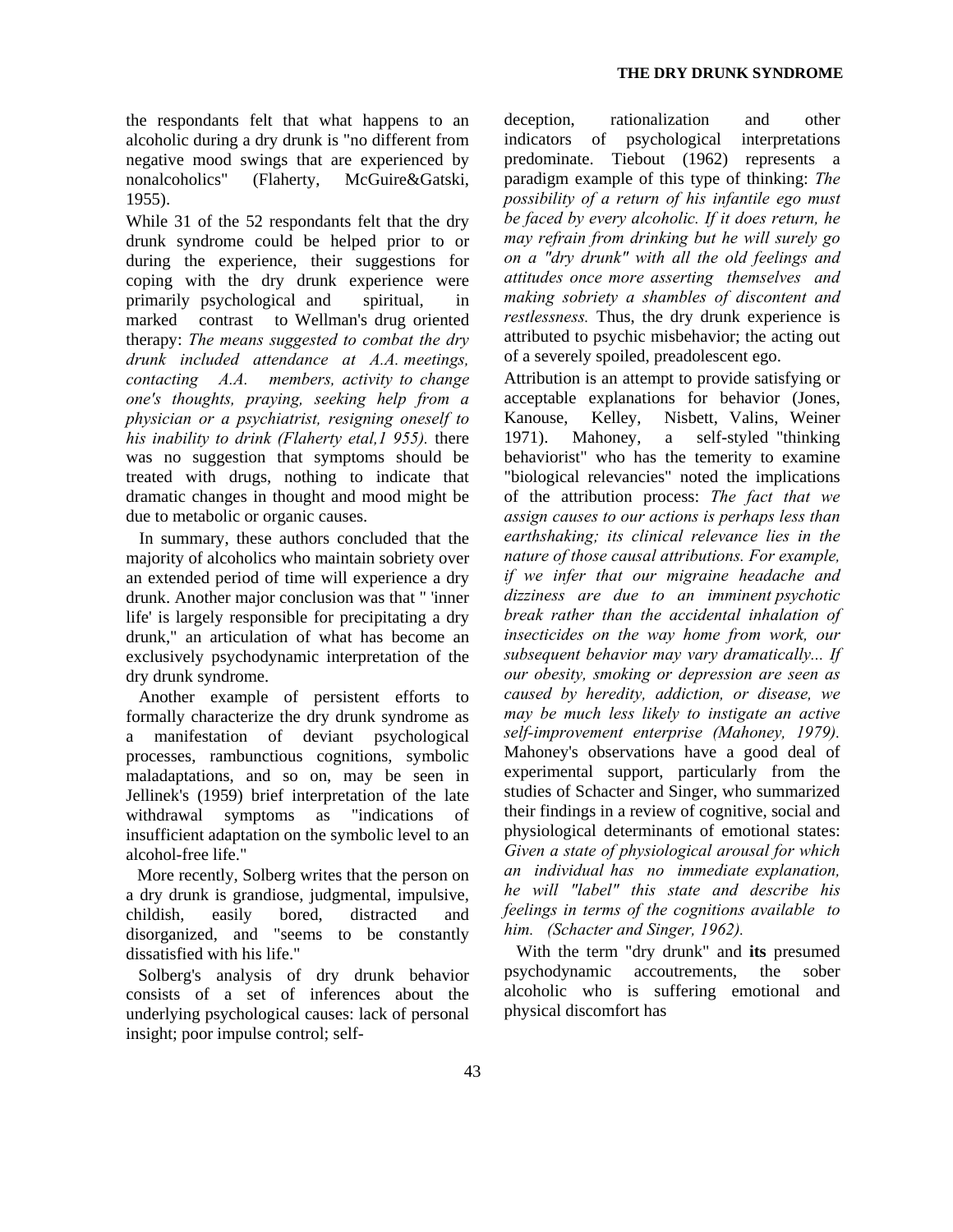acceptable labels for these experiences in terms *of*  cognitions derived from A.A. and intrapsychic psychological theories. However, these labels, when considered in purely psychological terms, may actually hinder individuals from dealing with their symptoms as effectively as they might because an exclusively psychological and psychodynamic interpretation distracts from the biochemical substrata of behavior, almost as if the emotionally intoxicated organism consisted of a set of independent psychological processes existing at a truly symbolic level, yet able to exert action on bodily functions in much the same mysterious fashion as Descartes' incorporeal mental substance interacted with the pineal gland.

Although Wellman (1955) and M.E. (1962) made brief mention of possible organic factors and contributing behaviors such as skipping lunch, functioning under high pressure and other stresses, these observations were never fully expanded.

Let us compare the commonly reported symptoms of the dry drunk with the symptoms that are known to be caused by such biochemical problems as food allergy and hypoglycemia:

| <b>Irritability</b>    | <b>Irritability</b><br><b>Depression</b><br><b>Aggressiveness</b><br><b>Insomnia</b> |
|------------------------|--------------------------------------------------------------------------------------|
| <b>Depression</b>      |                                                                                      |
| <b>Aggressiveness</b>  |                                                                                      |
| <b>Insomnia</b>        |                                                                                      |
| <b>Fatigue</b>         |                                                                                      |
| <b>Restlessness</b>    | <b>Fatigue</b>                                                                       |
|                        | <b>Restlessness</b>                                                                  |
| <b>Confusion</b>       | <b>Confusion</b>                                                                     |
| <b>Desire to Drink</b> | <b>Desire to Drink</b>                                                               |
| <b>Nervousness</b>     |                                                                                      |
|                        | <b>Nervousness</b>                                                                   |

The similarity is obvious but has largely been ignored. It was not until 1968, that two Canadian psychiatrists foreshadowed a more comprehensive approach to the dry drunk syndrome: *Some alcoholics had long noted that although dry, they remained unhappy, tense, depressed or in many ways "neurotic." Some would remain dry for a while and then, out of sheer desperation, return to drink. It made sense that many of this group might be suffering*  *from a biochemical malfunction instead of from ordinary varieties of neurosis, as was previously supposed (Hoffer and Osmond,1968).*

Hoffer and Osmond reported that use of nicotinic acid alleviated many of the distressing symptoms of the dry drunk syndrome. They recommended that attention also be given to a treatment regimen which included a diet devoid of junk foods and, in appropriate instances, nutritional supplements.

In view of what is known about the relationship of nutritional and diet-related factors to behavioral functioning (Worden and Rosellini 1978; 1979), it seems appropriate to offer a toximolecular interpretation of the dry drunk syndrome. The term "toximolecular medicine" was coined by Rimland (1977) to indicate "the process of attempting to cure disease by administering sublethal doses of toxic substances."

Rimland proposed the term as a deliberate satirical contrast to the Orthomolecular model (Pauling 1968). However, the term toximolecular seems useful in a more serious context.

As an example, a toximolecular interpretation of the dry drunk would make use of the frequent observations that recovering alcoholics continue to abuse their bodies in a number of ways by using extraordinarily large amounts of tobacco, caffeine-containing beverages, and sugar. Meals are usually made up of "junk" foods that are high in refined carbohydrates, fats, and salt; low in high quality protein; and devoid of fresh fruits and vegetables and whole grains. This type of diet can lead to blood sugar instability in susceptible individuals and, indeed, it is claimed upwards of 95 percent of alcoholics suffer from low blood sugar (Meiers 1973).

The symptoms of low blood sugar (hypoglycemia) are similar to the symptoms reported by individuals who claim to be suffering from a dry drunk. The hapless sober alcoholic, reeling in emotional and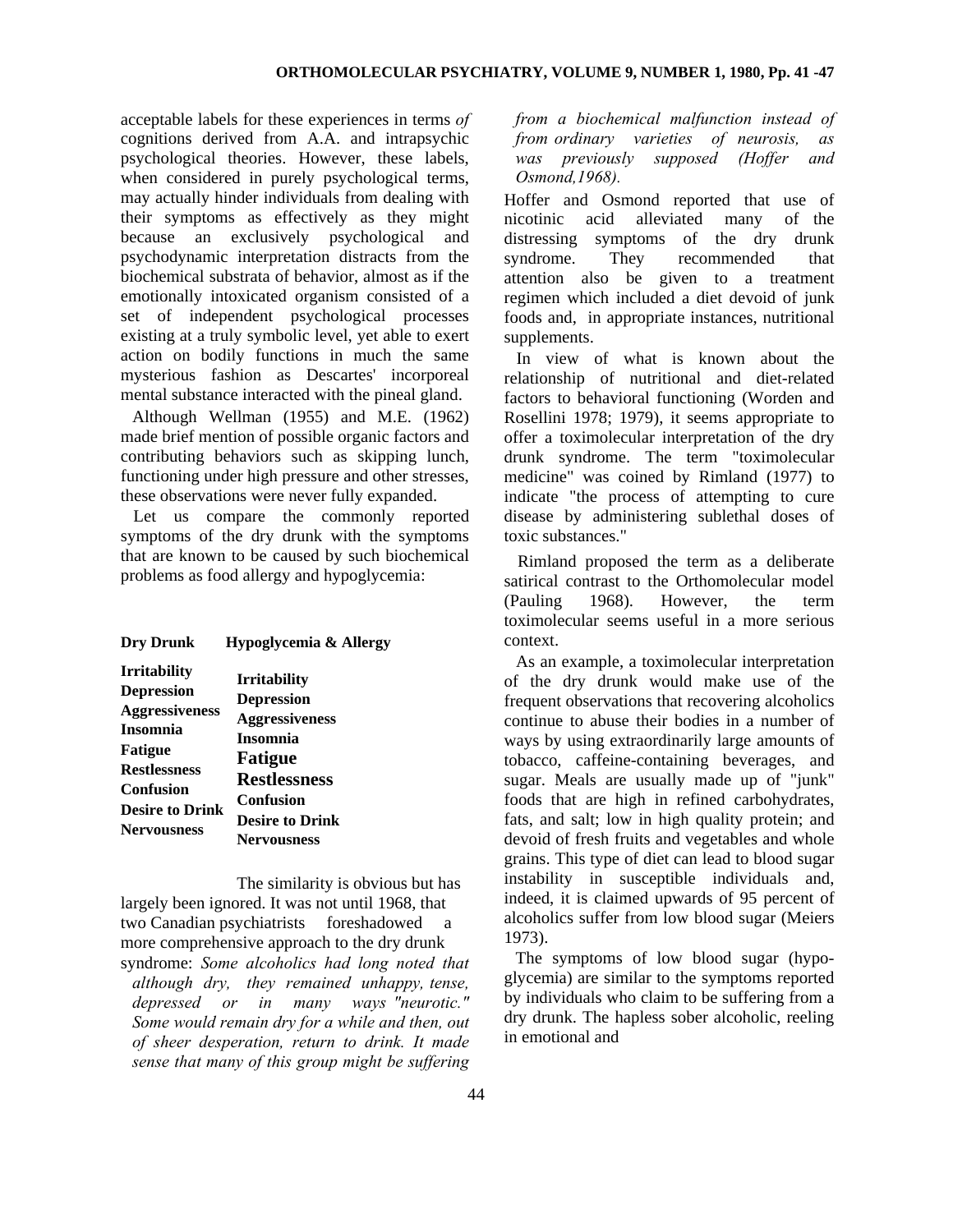physical discomfort, attempts to compensate by smoking cigarettes excessively and drinking enormous amounts of coffee, usually liberally laced with sugar. Pockets and purses may be stashed with candy bars for use when a "quick lift" is needed.

Both nicotine and caffeine cause an outpouring of adrenalin, which raises blood sugar levels temporarily, as does sugar. As the blood sugar level rises, the discomfort decreases. Unfortunately, the relief is shortlived. Glucose levels may plunge rapidly, again bringing on the unwanted symptoms. At this time, the alcoholic usually reaches for another cigarette and a cup of coffee. This seems to be a perfect example of the process of attempting to cure the symptoms of the dry drunk "by administering sublethal doses of toxic substances." (It was reported that during the Denver Alcoholics Anonymous Convention held in 1976, plumbers had to be called in to rig up a special large boiler to make coffee and also to fix up wall-to-wall spigots to provide access for the heavy demand).

As we have noted previously (Worden and Rosellini 1978; 1979), alcohol and drug counselors tend to concentrate their diagnostic and treatment efforts on psychosocial analyses to the exclusion of other factors playing a vital role in attaining, maintaining, and enhancing sobriety. However, this tendency is not restricted to the helpers. Clients, too, have been weaned on psychological explanations for all mental and emotional mood swings. This propensity for psychologizing the determinants of behavior is readily apparent from the following example in a court-mandated client:

*David,* a *tall, obese alcoholic who had a history of on-again-off-again sobriety, had a counseling appointment shortly after Christmas. During the session, he became very emotional about the holiday season, saying that he barely was able to hold on and that he might not make it through the holidays. He was confused, tremulous, and shortly began to sob. Further inquiry disclosed that the previous night his girlfriend had visited him, bringing sweets for the sweet, in the form of two pounds of divinity fudge. David nibbled at the* 

*fudge until it was gone. The following day, no doubt experiencing the after effects of pronounced blood sugar fluctuations, David interpreted his emotional state as a dry drunk brought on by the "time of year", enduring and regularly recurring existential problems, and psychogenic malaise.*

David found it easy to ignore the fact that he had been diagnosed as having blood sugar levels so unstable that he was both diabetic and hypoglycemic and that sugar was clearly contra-indicated for his condition.

Another example of symptom misattribution occurred with Pamela: *A secretary, and an alcoholic with five years of continuous sobriety, Pamela began to feel extremely upset shortly after arriving at work on a Monday morning. Within one half hour, she was quite depressed, experienced symptoms of depersonalization, and began to have hallucinations. She became physically weak and weepy, and her gait was unstable. She became so disoriented that she was taken to the emergency room of a local hospital by a coworker. She was administered Benadryl and her symptoms subsided. When she returned to the office, the symptoms recurred within a matter of minutes.* Pamela, a long-time member of A.A., interpreted her experiences as being symptomatic of a dry drunk. Further investigation disclosed that the office space she had been working in had been painted the previous weekend. Although the paint was dry, the fumes were still quite noticeable. The paint distributor telephoned the manufacturer in California and discovered that the paint base contained a chemical known to elicit allergic responses frequently. When Pamela was allowed to work in a different office until the fumes completely dissipated, she suffered no further symptoms.

It is clear that in Pamela's case the attribution of the dry drunk syndrome provided her with a satisfying and acceptable label for her experience. Although satisfying and acceptable, the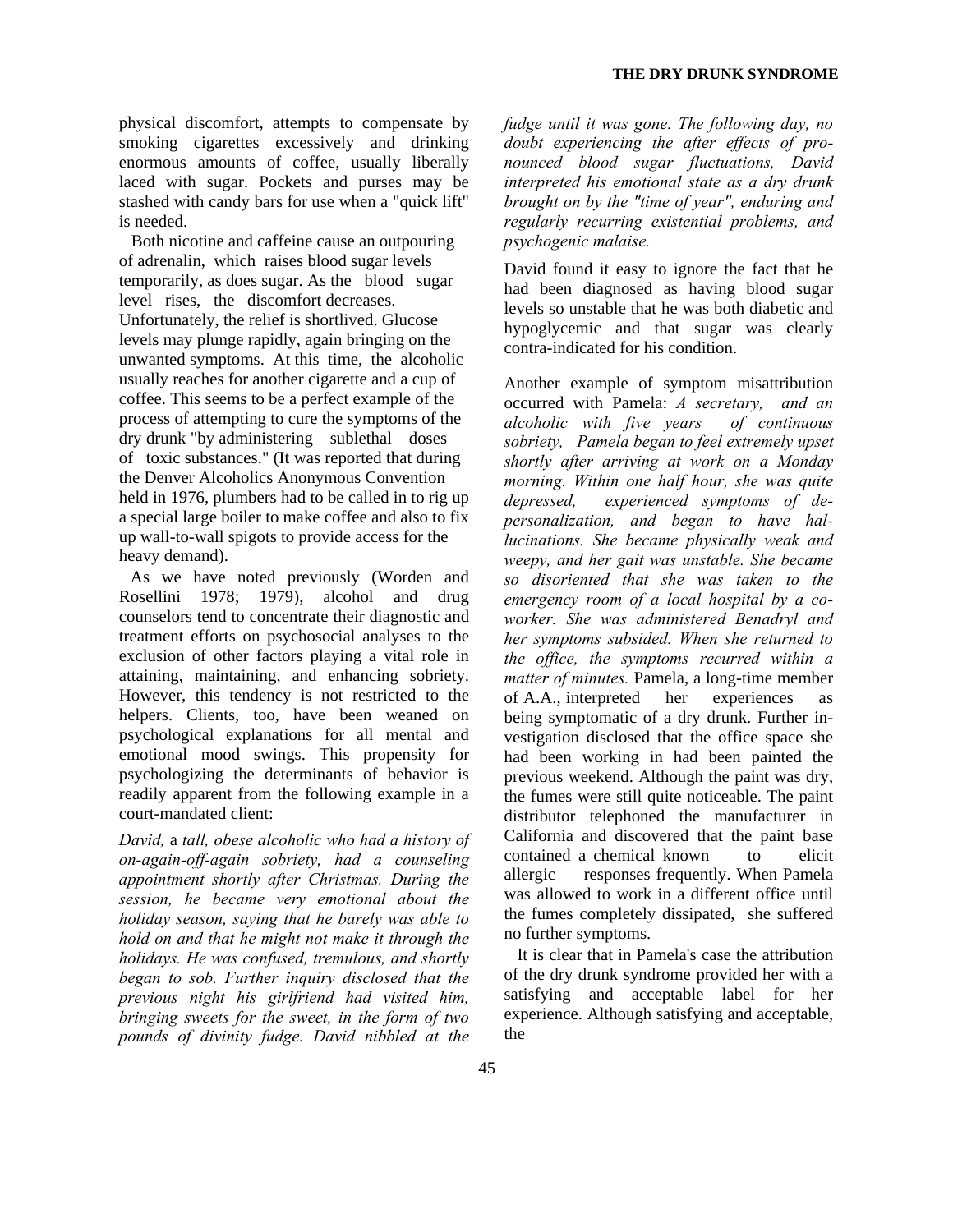label was nonfunctional; that is, by attributing the experience to a dry drunk, Pamela was convinced that her experiences were due to some personal failing**,** some unresolved psychological problem that could be rectified by taking a "personal inventory" and behaving in a more mature fashion. In fact, when Pamela discussed this problem with some of her A.A. friends, they were convinced that she had either been drinking or taking some kind of drug. This reaction fits our observation that the attribution of the dry drunk syndrome to a set of unusual and unpleasant experiences does not ineluctably provide clearcut ways of coping with that behavior. Where misattributions prevail, one's coping responses become fortuitous, akin to the superstitious behavior of Skinner's pigeons (1959). Consequently, it becomes questionable whether the attribution of the dry drunk syndrome—the label and the attendant cognitions—represent any advance over demons, gremlins, or fairies.

David and Pamela, like many other people, have been acculturated in what Gross (1978) terms the "psychological society." The idea that one's moods and emotional discomforts may be directly related to dietary practices, nutritional deficiencies, excess caffeine and nicotine, or environmental allergies—this idea is somehow too simple. It is banal, prosaic, not complicated enough, and lacks the catchy, anthropomorphic antics of the inner, psychodynamic goings-on of an immature ego.

Alcoholics Anonymous teaches not only the label "dry drunk," but also gives an explanatory framework, with a set of assumptions about the psychological processes leading to a dry drunk. The Twelve Steps of A.A. provides the struggling alcoholic with a framework for restructuring destructive attitudes and a coping method to keep galloping emotions under a tight rein, while offering no solutions to prevent or stop the emotional and physical stampede of a dry drunk. The type of explanation offered for the dry drunk syndrome often dictates special recommendations to prevent or relieve the symptoms. For example, it is one thing to suggest that a recovering alcoholic should be less resentful, grandiose, and immature; and entirely another thing to point out that certain lifestyle behaviors cause biochemical changes in the body that can result in disabling physical and emotional symptoms. The admonishment to become less resentful does not prescribe a course of action, but serves as a functional equivalent to "shape up" or "get your head together."

It should not be inferred from the above discussion that the A.A. strategies for coping with the dry drunk are wrong, misguided, or utterly ineffective. In fact, the strategies are often useful, as seen from the testimony of A.A. members who have weathered the emotional storms. The analysis of dry drunk presented in this paper does not displace A.A. strategies, but instead, supplements them with a more inclusive explanatory framework, one based on an Orthomolecular conception of behavioral functioning. We suggest that the use of the *A.A.*  program, (or other cognitive restructuring techniques), combined with attention to nutrition, control of blood sugar instability, diminished smoking and caffeine intake, and exploration of environmental and food allergies can not only bring a dry drunk under control, but can prevent the occurrence of the phenomenon. \*

## **Summary**

As psychologist/philosopher William James wrote: *There is nothing improbable in the supposition that an analysis of the world may yield a number of formulae, all consistent with the facts ... A Beethoven string-quartet is truly, as someone has said, a scraping of horses' tails on cats' bowels, and may be exhaustively described in such terms, but the application of this description ■ in no way precludes the simultaneous applicability of an entirely different description. (James 1948).* To claim that the dry drunk stems only from unmanageable bad attitudes, resentment, self-centeredness, and other dysfunctional